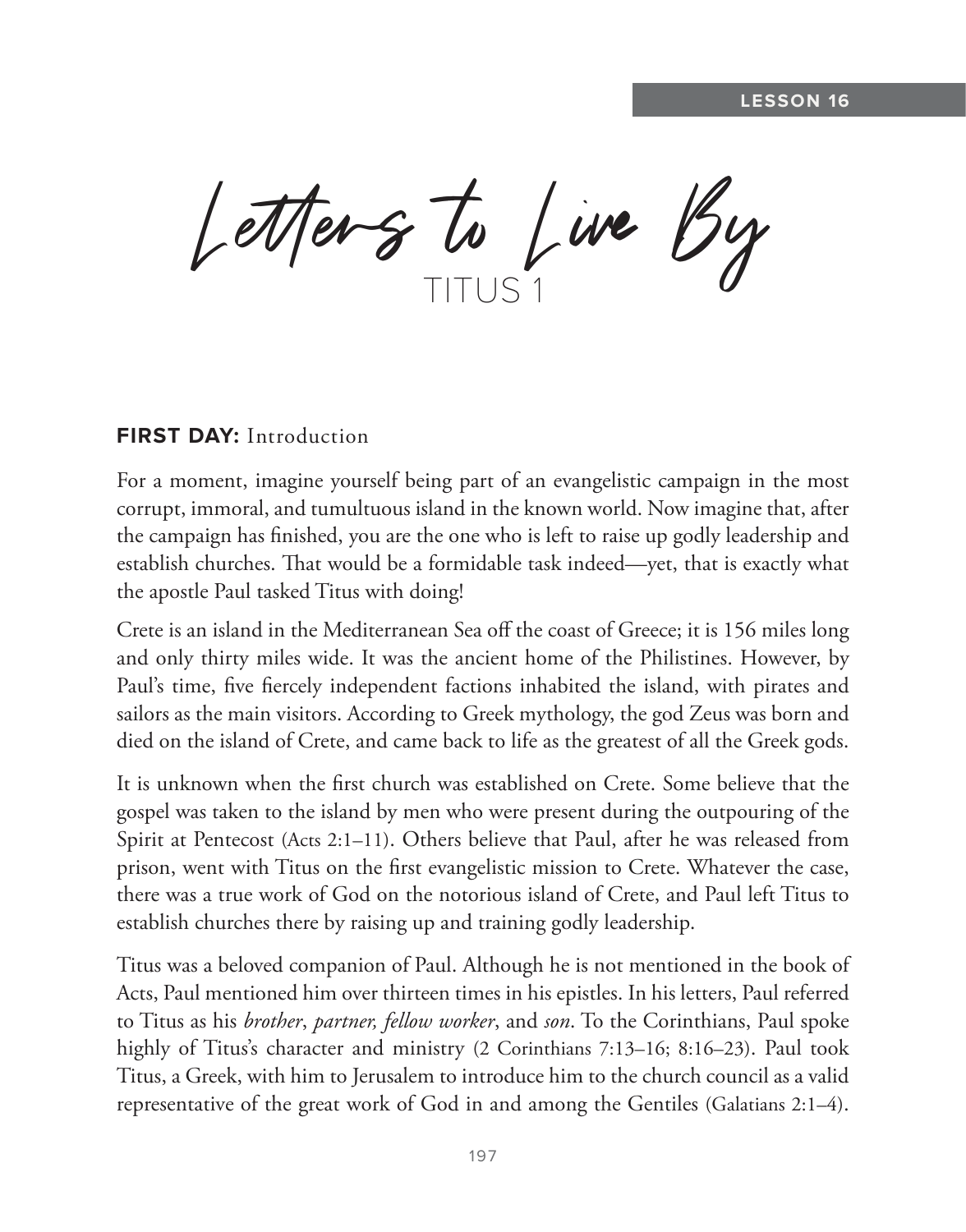Paul also sent Titus to Corinth to represent the apostle and quell some of the problems and divisions that had surfaced in the Corinthian church. According to Paul's commendation in 2 Corinthians, Titus's mission was a success. This could be why Paul entrusted Titus with the mission on the island of Crete.

In this epistle, Paul reminded Titus to exercise his God-given authority in bringing order to the churches in Crete by:

- Establishing godly leadership for both men and women
- Refuting false teachers
- Exemplifying and encouraging good works among the believers

By doing so, Titus would establish the churches there.

The epistle to Titus is relevant for believers today because it contains: great lessons about how truth affects behavior; important doctrinal statements concerning the deity of Jesus; requirements for church leadership; and astounding exhortations, as well as fascinating contrasts between the believer and the culture. This short epistle is rich with edification, instruction, and encouragement.

*Ask the Holy Spirit to illuminate your heart and mind to all the wonders contained in the epistle to Titus.*

# **SECOND DAY:** Read Titus 1:1-3

1. As was his custom, Paul opened his letter to Titus with a personal introduction. From Titus 1:1a, note and comment on how Paul identified himself.

**FOOD FOR THOUGHT**

Paul referred to himself with the phrase, a servant of God. This phrase in the Septuagint is used also of Moses, Samuel, David, Daniel, and other Old Testament figures who were servants of God.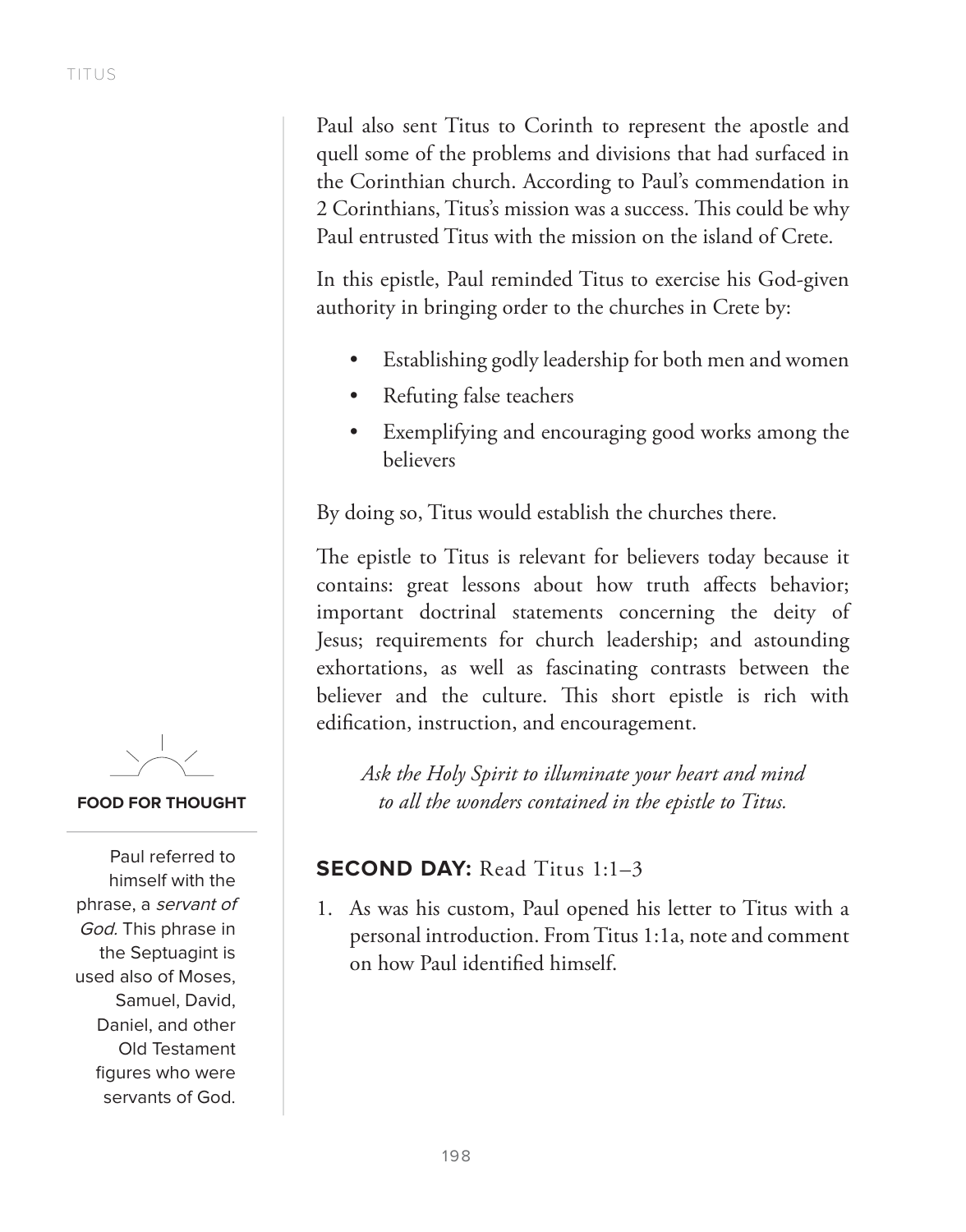- a. Paul had alternated these two titles throughout his epistles to describe his calling, but this is the only instance in which he used them together. What do you find interesting about this?
- 2. Paul indicated two aims of his calling. Use Titus 1:1b to record what he was called *according to*:
	- a. *The \_\_\_\_\_\_\_\_\_ of God's \_\_\_\_\_\_\_\_\_\_*
		- (1) This meant that Paul was called to strengthen the *faith* of God's people. Why is this essential?
	- b. *The \_\_\_\_\_\_\_\_\_\_\_\_\_\_\_ of the \_\_\_\_\_\_\_\_\_\_ which accords with \_\_\_\_\_\_\_\_\_\_\_.*
		- (1) The Greek word for *acknowledgment* is *epignosis*, which indicates *precise and correct knowledge*. Why is this kind of knowledge particularly important as it relates to the *truth* of God's Word?
		- (2) What link do you see between *acknowledgment of the truth* and *godliness*?
- 3. Because of this *truth*, what *hope* does the believer have? Titus 1:2a



**FOOD FOR THOUGHT**

The epistle of Titus was an official document as well as a personal letter. Therefore, Paul, knowing his letter to Titus would circulate among the believers on the island of Crete, made sure to present his apostolic credentials.

**FOOD FOR THOUGHT**

The Greek word for godliness is eusebeia, which means devotion, and reverence for God and what He calls sacred.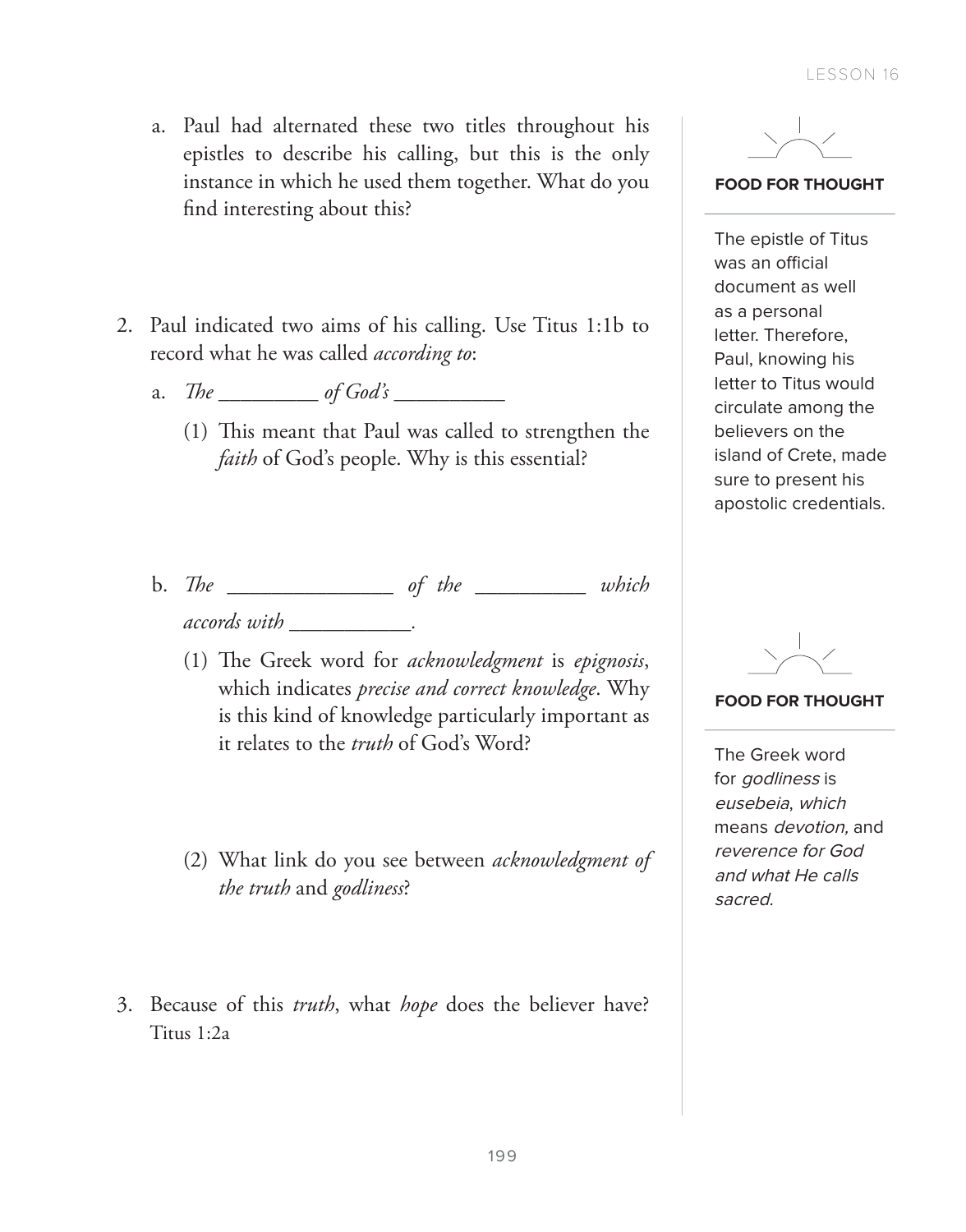a. Use Titus 1:2b to explain the certainty of this *hope.* See also Colossians 1:5.

(1) Connect this with Numbers 23:19 and Hebrews 6:17–19a and share how this speaks to you concerning the certainty of your *hope*.

- 4. Titus 1:3 (NLT) says, *And now at just the right time He has revealed this message, which we announce to everyone. It is by the command of God our Savior that I have been entrusted with this work for Him*. Use this statement to remark on the following concerning the *message* of the gospel:
	- a. Its timing (see also Romans 5:6 and Galatians 4:4–5)
	- b. Its audience
	- c. Its entrustment
- 5. As Paul was entrusted by God with the gospel message, so too are all believers (Mark 16:15). How does this inspire you?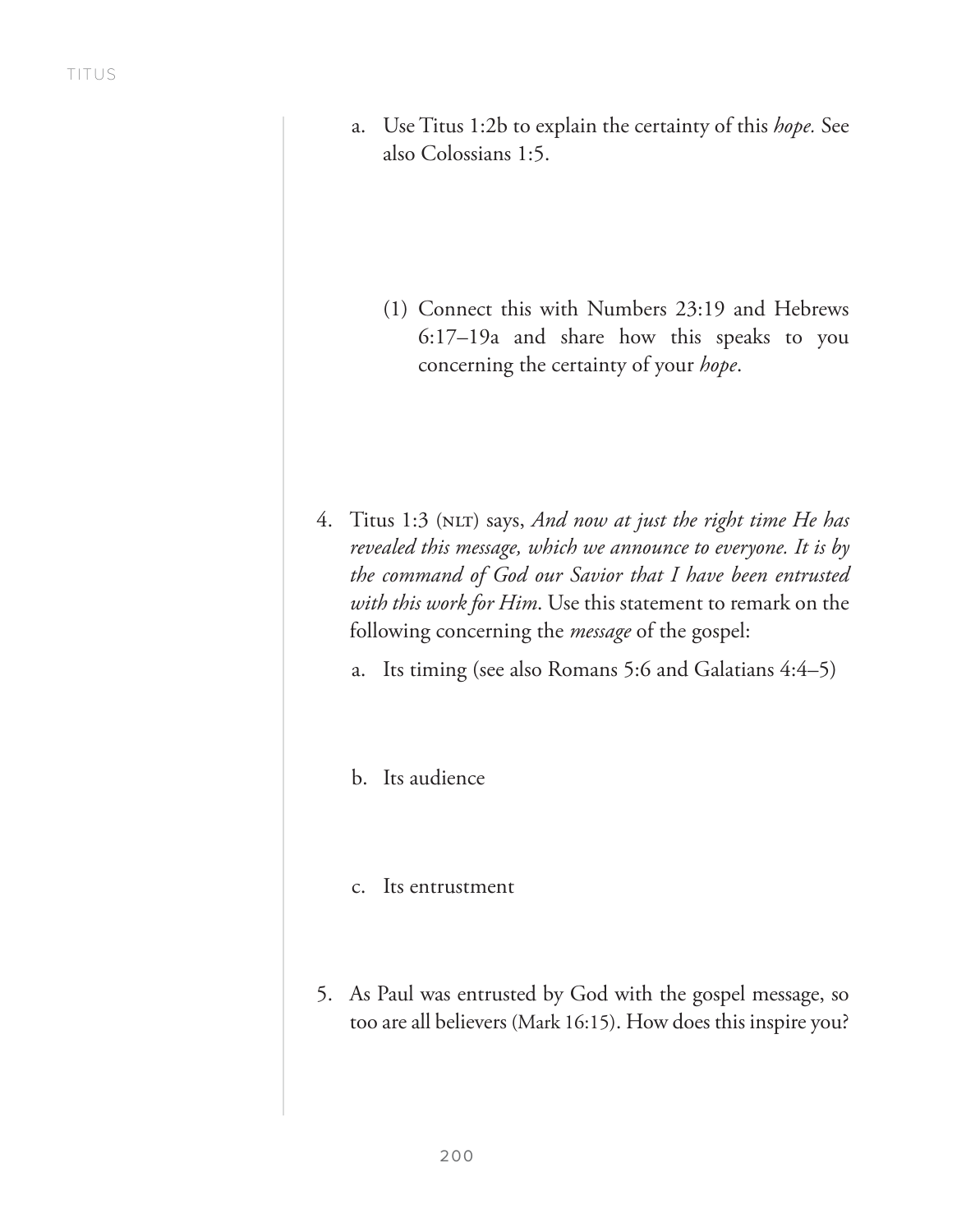### **THIRD DAY: Read Titus 1:4-5**

- 1. After his personal introduction, Paul addressed Titus, the young man to whom this epistle was written. Read the following Scriptures and note what you learn about Titus:
	- a. 2 Corinthians 7:6–7, 13–15

b. 2 Corinthians 8:6, 16–17, 23a

c. 2 Corinthians 12:18–19

- 2. According to Titus 1:4a, how did Paul refer to Titus, and what does this suggest about their relationship?
- 3. Bible scholars agree that Crete, where Titus served, was a challenging place to minister and preach the gospel (see Titus 1:12). With this in mind, observe Paul's blessing in Titus 1:4b, and share why you think Titus would need these three gifts from God.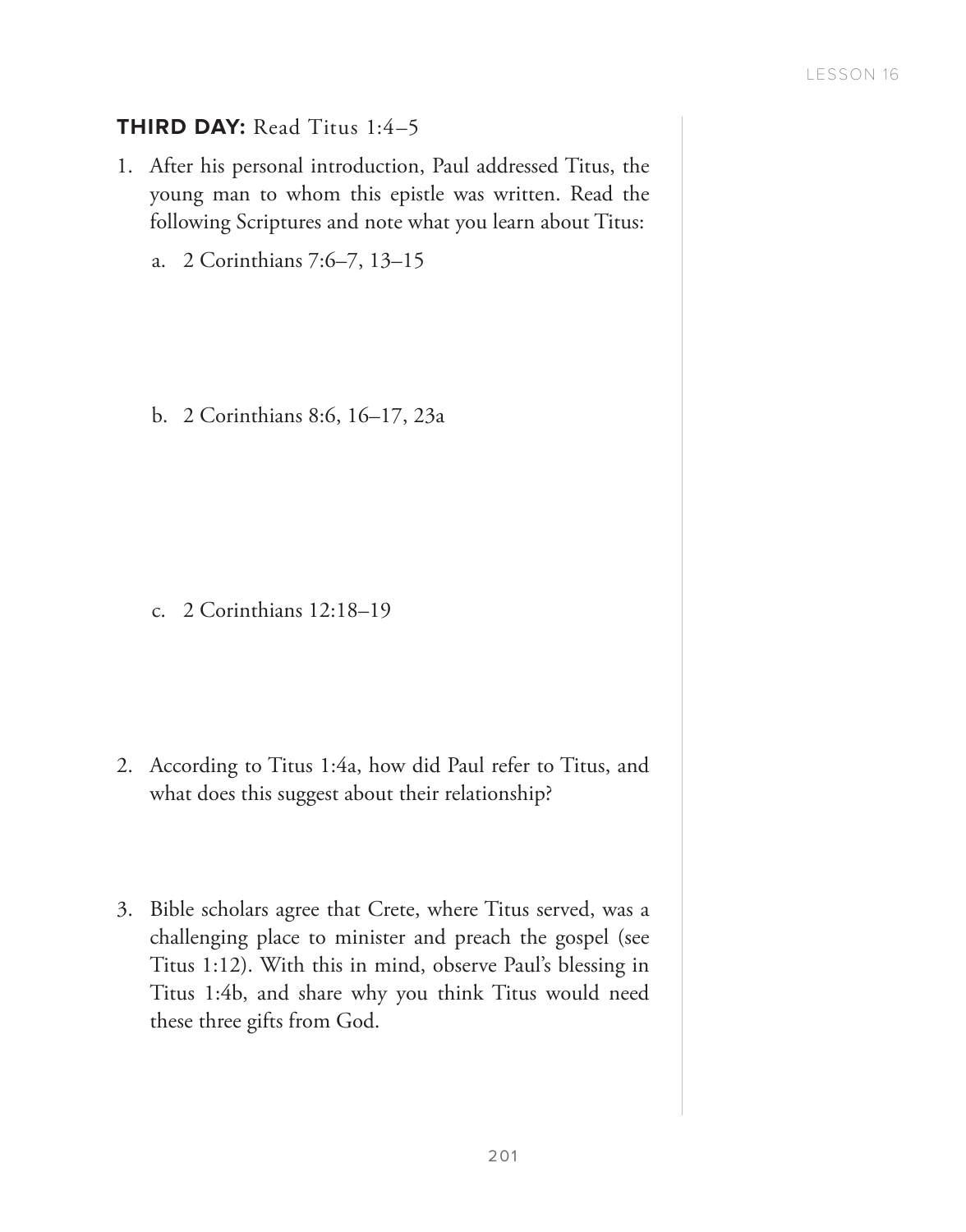- 4. Although it is not recorded, Paul had apparently ministered with Titus in Crete. According to Titus 1:5, Paul had *left* Titus in Crete for two purposes. Write them below:
	- a. *That you should* 
		- (1) The phrase *set in order* was a medical term used of setting a broken bone. What does this convey about the charge given to Titus?
	- b. *And* 
		- (1) Why do you think this was important? See also Ephesians 4:11–15.

5. Take a moment to pray for God's *grace, mercy, and peace* for those in leadership at your church.

### **FOURTH DAY: Read Titus 1:6-9**

- 1. Paul had *commanded* Titus to appoint *elders,* and then gave him the qualifications for this office. From Titus 1:6, note and remark on the qualifications for:
	- a. The *man* himself
	- b. His marriage
	- c. His *children*

#### **FOOD FOR THOUGHT**

The Greek word for dissipation is asotia, which implies riotous living. It is from the same root as the word describing the prodigal son in Luke 15:13.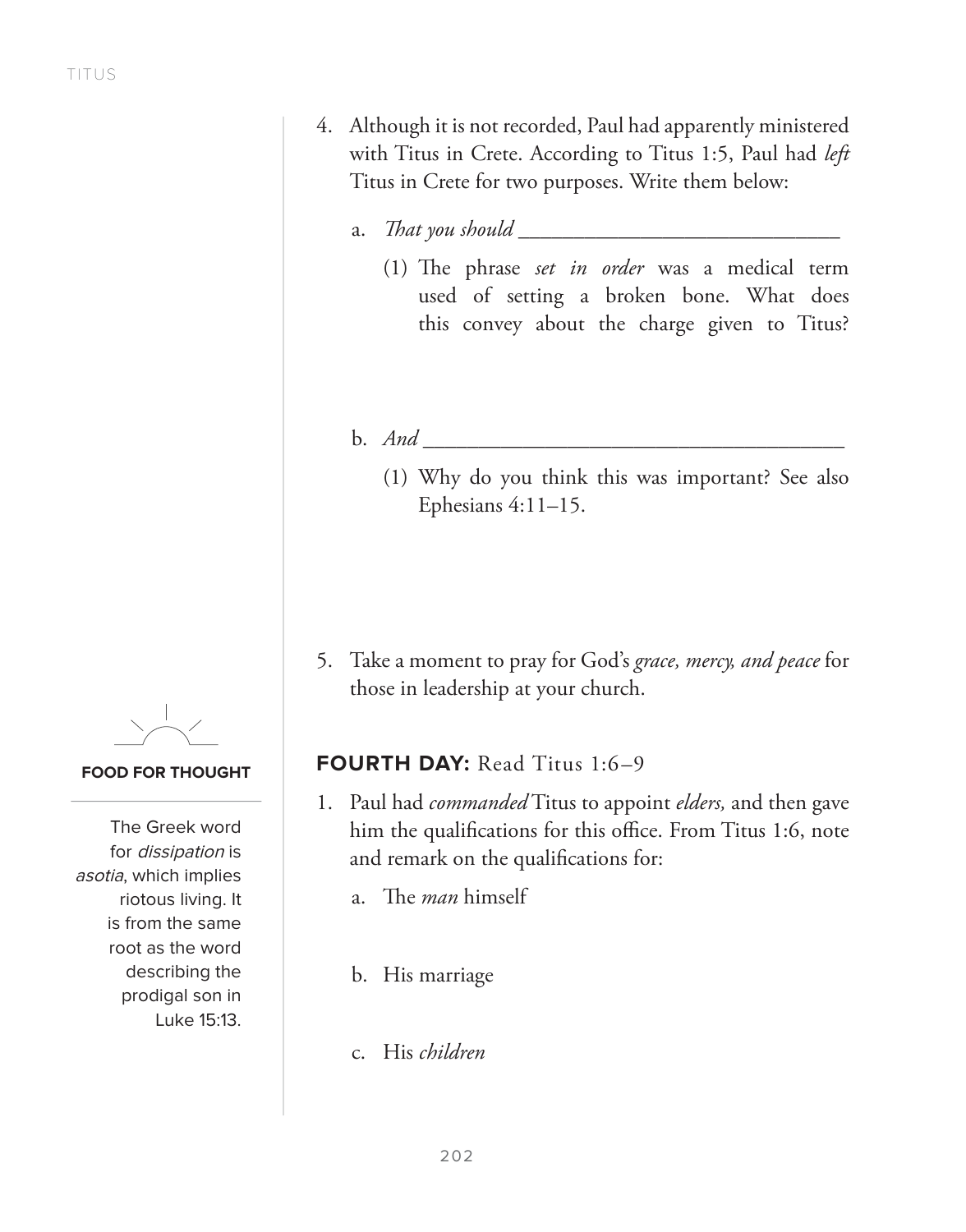- (1) Why do you think Paul gave this stipulation concerning an elder's *children*? See also 1 Timothy 3:5.
- 2. The term *bishop* means *overseer, a man charged with seeing that things are done right, a supervisor or guardian.* Use Titus 1:7–8 to fill in the following chart to explore the qualifications of a *bishop*:

| <b>QUALIFICATION</b> | <b>DEFINITION</b> | YOUR TAKEAWAY |
|----------------------|-------------------|---------------|
|                      |                   |               |
|                      |                   |               |
|                      |                   |               |
|                      |                   |               |
|                      |                   |               |
|                      |                   |               |
|                      |                   |               |
|                      |                   |               |
|                      |                   |               |
|                      |                   |               |
|                      |                   |               |
|                      |                   |               |
|                      |                   |               |
|                      |                   |               |
|                      |                   |               |

a. What stands out to you most from these qualifications?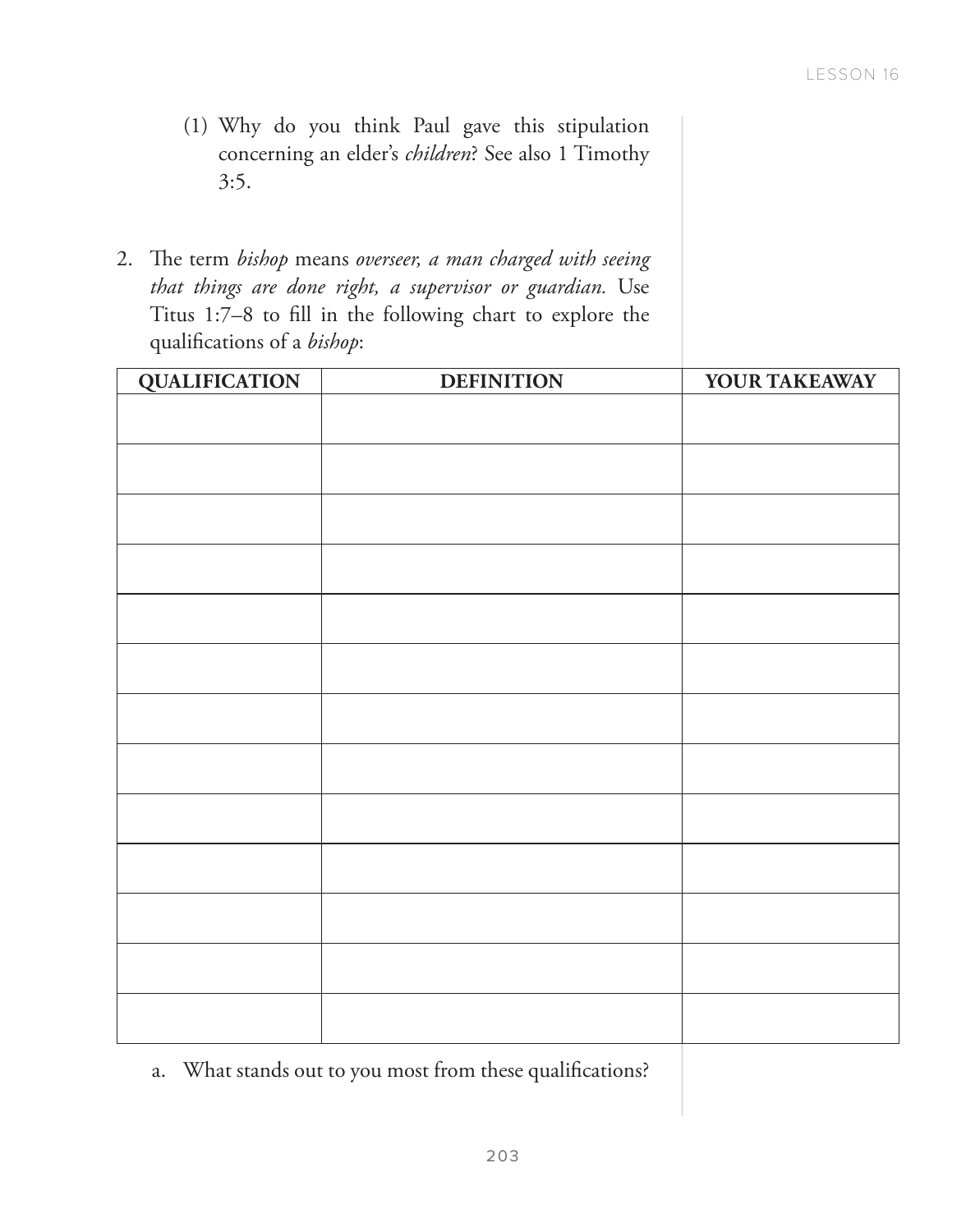TITUS

#### **FOOD FOR THOUGHT**

A bishop is to be a steward of God. A steward does not own but manages all that his master puts into his hands.<sup>1</sup> –Warren Wiersbe

#### **FOOD FOR THOUGHT**

Bible scholars note that the titles of elder (presbyteros) and bishop (episkopos) were often given to the same person; elder refers to the person and bishop refers to the office.

- (1) Observe that in writing to Titus, Paul twice included *blameless* as a requirement for elders and bishops. Considering the notorious culture of Crete, why do you think this was particularly important?
- 3. According to Titus 1:9, how should a qualified bishop:
	- a. Esteem God's *Word* (verse 9a)
	- b. Use God's *Word* (verse 9b)
- 4. Share a way God's Word has proven *faithful* in your life.

### **FIFTH DAY:** Read Titus 1:10–16

- 1. To underscore the necessity of *holding fast the faithful word*, Paul described *those who contradict* it, indicating *especially those of the circumcision* (Titus 1:9–10). He was referring to legalistic Jews obsessed with man-made traditions and fables (see 1 Timothy 1:4–7). Use Paul's warning in Titus 1:10–16 to describe and comment on these people, as well as the inhabitants of Crete:
	- a. What they were like (verses 10, 12, 15b, 16)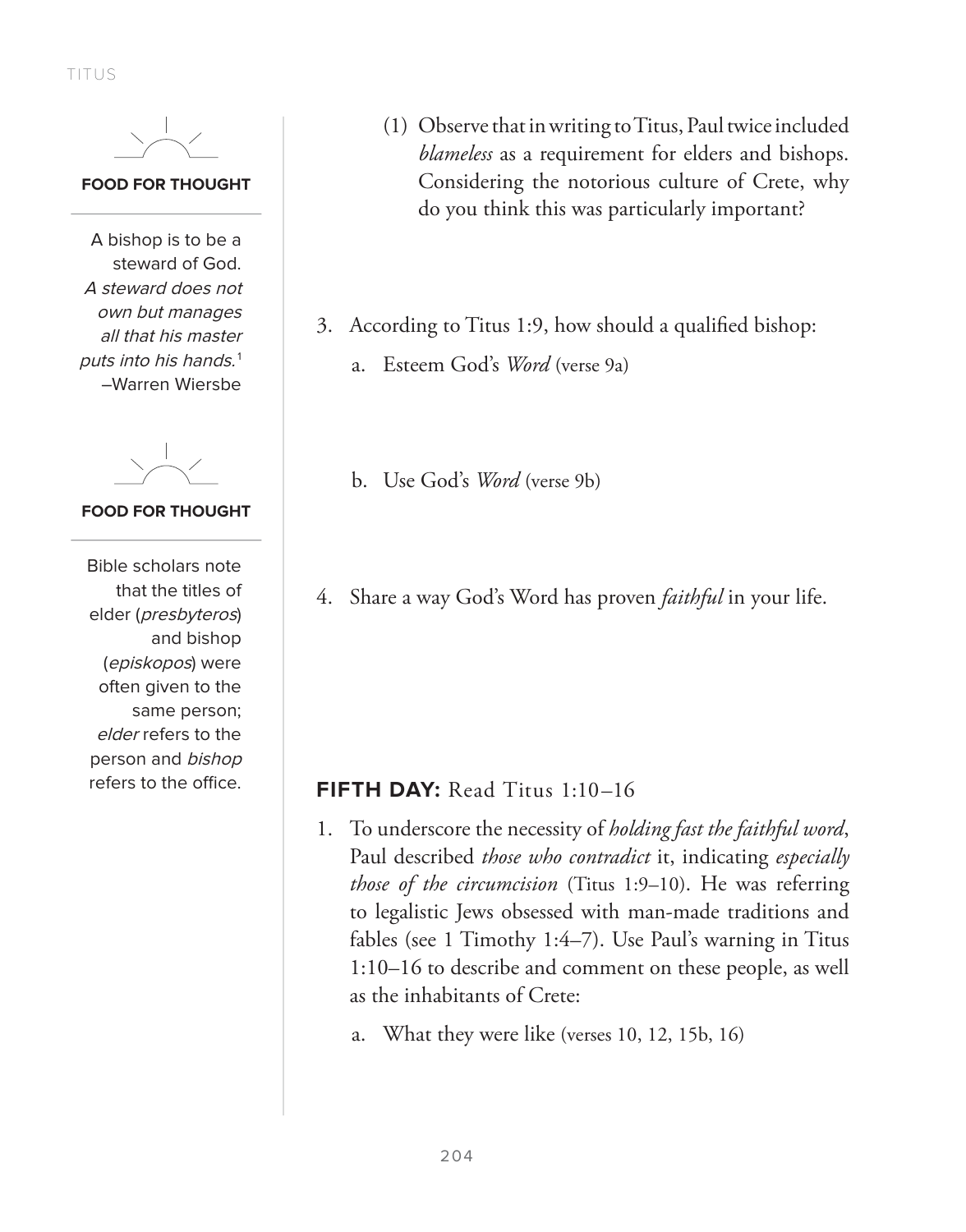- (1) What do you find alarming about their description?
- (2) Bible scholar John Stott described these false teachers as having *ritual without reality, form without power, claims without character, faith without works*. 2 How does this explain Paul's severity with these men?

- b. What they did (verses 11b, 14b)
- c. How they should be dealt with (verses 11a, 13)
	- (1) Notice that the purpose was for them to become *sound in the faith*. What does this suggest to you? See also Jude 22–23.

2. From Titus 1:15, what contrast do you note between the *pure* and the *defiled*?



**FOOD FOR THOUGHT**

Paul quoted the poem, Cretica, by Epimenides (a 6th Century BC poet and philosopher) in Titus 1:12 and in Acts 17:28. In this poem, Minos (the first mythological king of Crete and supposedly the son of Zeus) addressed the god Zeus: They fashioned a tomb for you, holy and high one, Cretans, always liars, evil beasts, idle bellies. But you are not dead: you live and abide forever, for in you we live and move and have our being.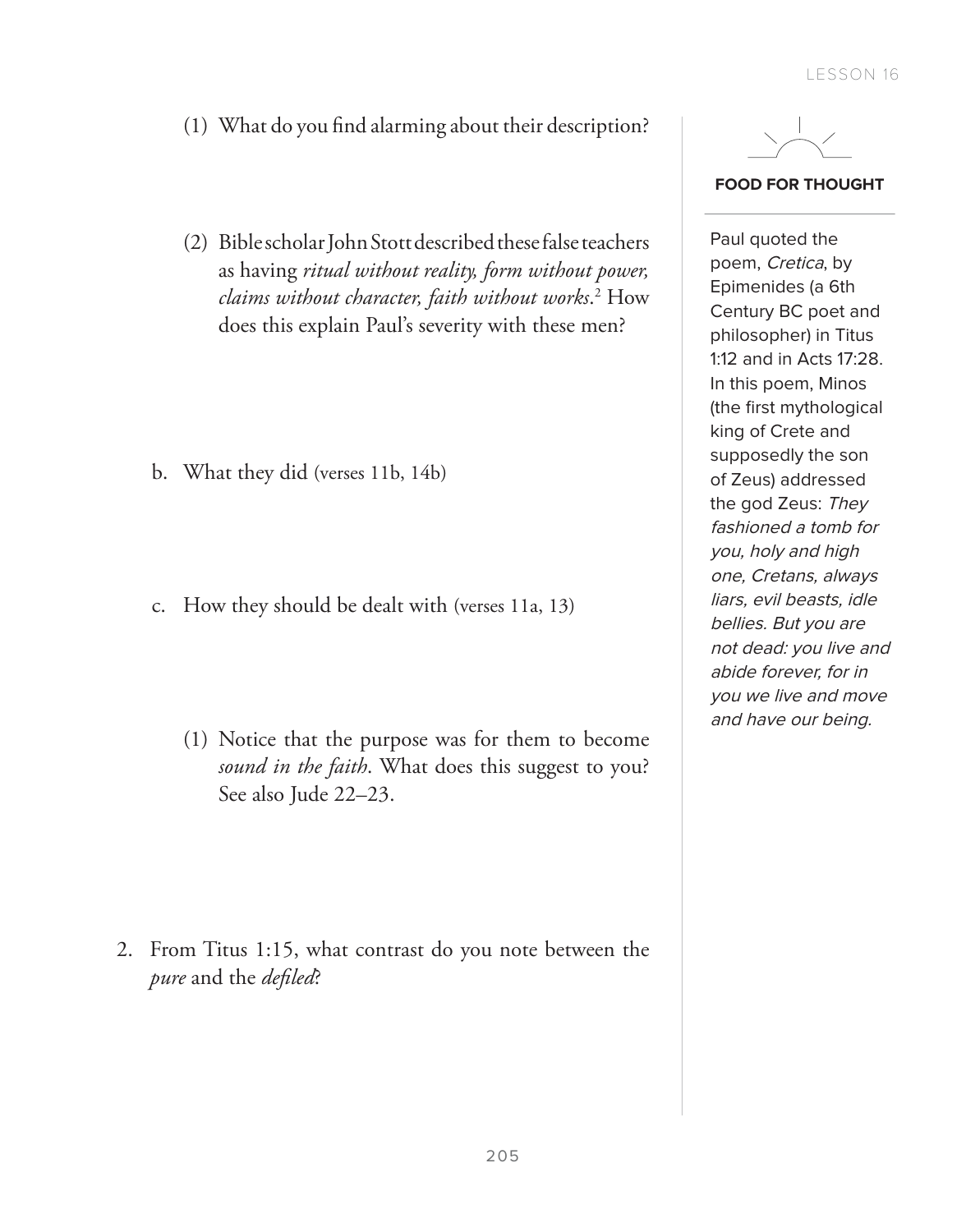a. What ramifications do you see in this verse concerning church leadership?

- 3. Why do you think those who are *insubordinate* are so dangerous to the church?
	- a. Take a moment to pray for your church leadership in dealing with those who are *insubordinate*. See also 2 Thessalonians 3:2.

## **SIXTH DAY: Review**

- 1. From your study this week, share something that stood out to you concerning:
	- a. Paul
	- b. Titus
	- c. Crete